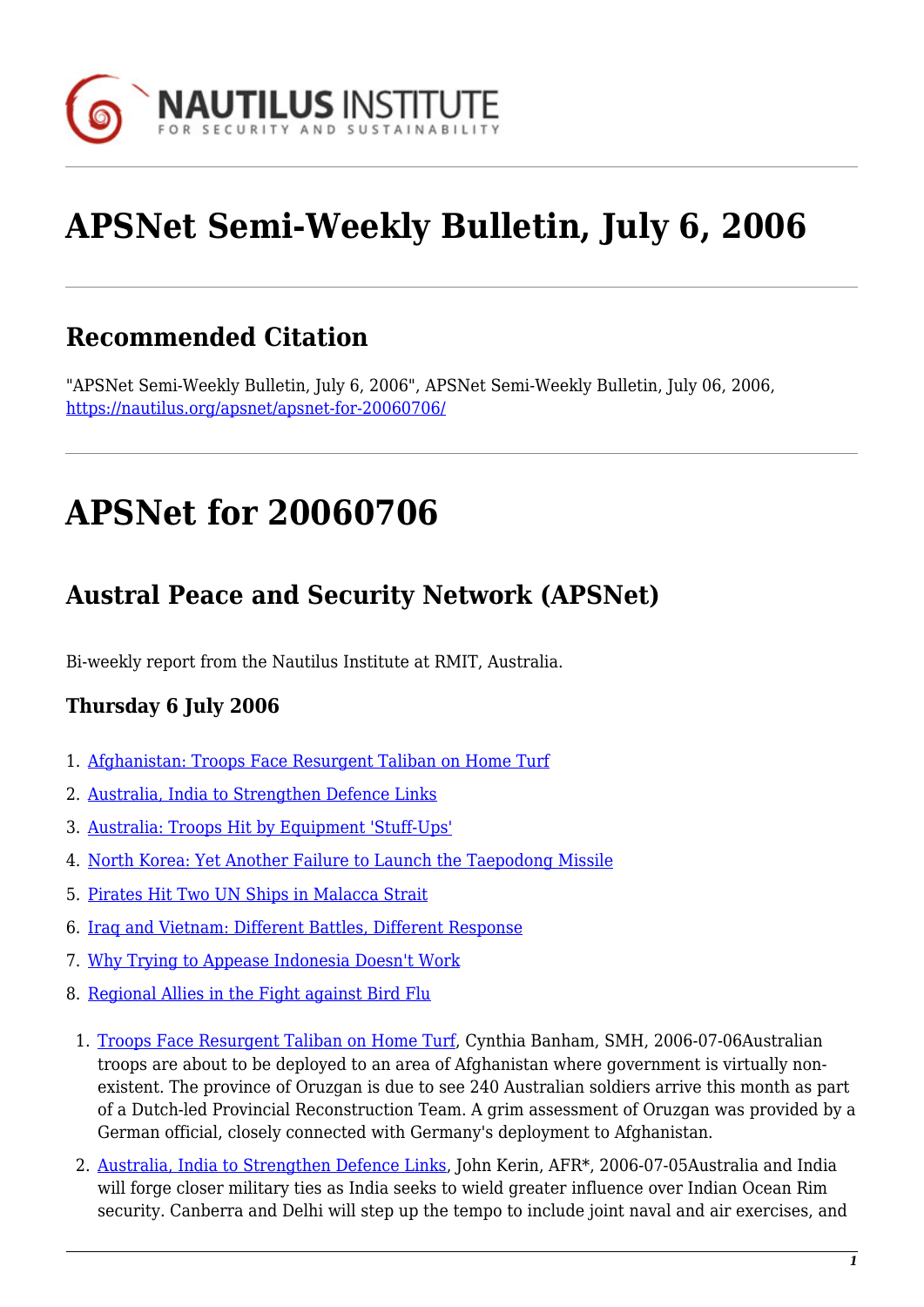joint Special Forces training and counter-terrorism exercises. \* [Subscription required](http://nautilus.org/subscription.html).

- 3. [Troops Hit by Equipment 'Stuff-Ups',](http://www.theage.com.au/news/national/defence-stuffups-hit-troops/2006/07/04/1151778937175.html) Nick McKenzie, Age, 2006-07-05In a candid briefing, Stephen Gumley, head of the Defence Materiel Organisation (DMO) stated that troops serving overseas had "missed out" on gear they should have received, and that the body responsible for equipping them, the DMO, had engaged in "inappropriate behaviours". He said, "We are going to let the troops down if we don't improve the reliability, quality and safety of our equipment."
	- ❍ [Defence Procurement Failures](http://media.theage.com.au/?rid=20141&sy=age&source=theage.com.au/&t=2LDH9L&player=wm6&rate=2&flash=0&ie=0), edited extracts of Dr Stephen Gumley CEO DMO, Age, 2006-0- -05 [audio]
	- ❍ [Statement by the DMO](http://www.defence.gov.au/media/DepartmentalTpl.cfm?CurrentId=5787), Media Release CPA 145/06, Defence Department, 2006-07-05
	- ❍ [Defence Denies it Gave Inadequate Gear](http://www.smh.com.au/news/world/defence-denies-it-gave-inadequate-gear/2006/07/05/1151779013609.html), Cynthia Banham, SMH, 2006-07-06
- 4.
- 5. [Yet Another Failure to Launch the Taepodong Missile So What Does That Say About North](http://www.abc.net.au/ra/connectasia/stories/s1680139.htm) [Korea's Missile Capabilities?](http://www.abc.net.au/ra/connectasia/stories/s1680139.htm) Peter Hayes, ABC Radio, 2006-07-06The chances they'll go from failure to success, if they go to the third or fourth test over the next eight years. I have no idea, but what we do know is that they as of today, have virtually zero capacity to put whatever warheads they have, on a missile and deliver it anywhere, but on themselves.
	- ❍ [North Korea's Giant Firecracker: Or, How I Stopped Worrying And Learned To Love The](http://english.ohmynews.com/ArticleView/article_view.asp?menu=A11100&no=303439&rel_no=1) [Taepodong](http://english.ohmynews.com/ArticleView/article_view.asp?menu=A11100&no=303439&rel_no=1), Timothy Savage, Ohmy News, 2006-07-06
	- ❍ [Pyongyang Fired Up To Save Face?](http://newsstore.fairfax.com.au/apps/newsSearch.ac;jsessionid=4DB71AC6DE7A6BEE9B544F95E53DE519?page=1&kw=Pyongyang Fired Up To Save Face&dr=today&submit=Search) Ron Huisken, AFR\*, 2007-07-06 \* [Subscription required.](http://nautilus.org/subscription.html)
- 6.
- 7. [Pirates Hit Two UN Ships in Malacca Strait, AFP, TerraDaily, 2006-07-04](http://www.terradaily.com/reports/Pirates_Hit_Two_UN_Ships_In_Malacca_Strait_999.html)Pirates have attacked two UN-chartered vessels in the Malacca Strait off the coast of tsunami-hit Aceh province in Indonesia, said Noel Choong, head of the International Maritime Bureau's (IMB) Piracy Reporting Centre.
	- ❍ [Piracy Guidance and Reports](http://www.marisec.org/piracy/index.htm), International Chamber of Shipping and the International Shipping Federation [Web site]
	- ❍ [Weekly Piracy Report](http://www.icc-ccs.org/prc/piracyreport.php), Piracy Reporting Centre, International Maritime Bureau, 2006-07-03
	- ❍ [Plan to Enhance Maritime Security Australia Backs India's Policing Of Indian Ocean](http://www.hindu.com/2006/06/07/stories/2006060718251500.htm), P. S. Suryanarayana, The Hindu, 2006-07-06

- 9. [Different Battles, Different Response](http://www.theaustralian.news.com.au/story/0,20867,19685411-7583,00.html), Owen Harries, Australian 2006-07-05Holt was right in giving full support to the US in the 1960s; Howard has been wrong in giving full support to the US in the very different conditions prevailing in the 2000s. Seven reasons why US policy and Australia's support for it were right in the '60s, but are not right today.
- 10. [Why Trying to Appease Indonesia Doesn't Work,](http://canberra.yourguide.com.au/detail.asp?class=your say&subclass=general&story_id=490822&category=Opinion&m=6&y=2006) Bruce Haigh, Canberra Times, 2006-06-29Recent excising of Australia from the migration zone in response to Indonesian criticism is by far the greatest over-reaction in the history of appeasement toward Indonesia. As much as decent Indonesians want Howard to back off over West Papua, they see the ease with which he was prepared to do so as part of his deep-seated racism, expressed equally towards Aborigines, West Papuans and by implication towards themselves, the Javanese.
- 11. [Regional Allies in the Fight against Bird Flu,](http://www.smh.com.au/news/opinion/regional-allies-in-the-fight-against-bird-flu/2006/07/04/1151778935531.html?page=fullpage) Tony Abbott, SMH, 2006-07-05A bird flu pandemic may lead to 40,000 deaths and a 7 per cent drop in Australian gross domestic product, according

<sup>8.</sup>